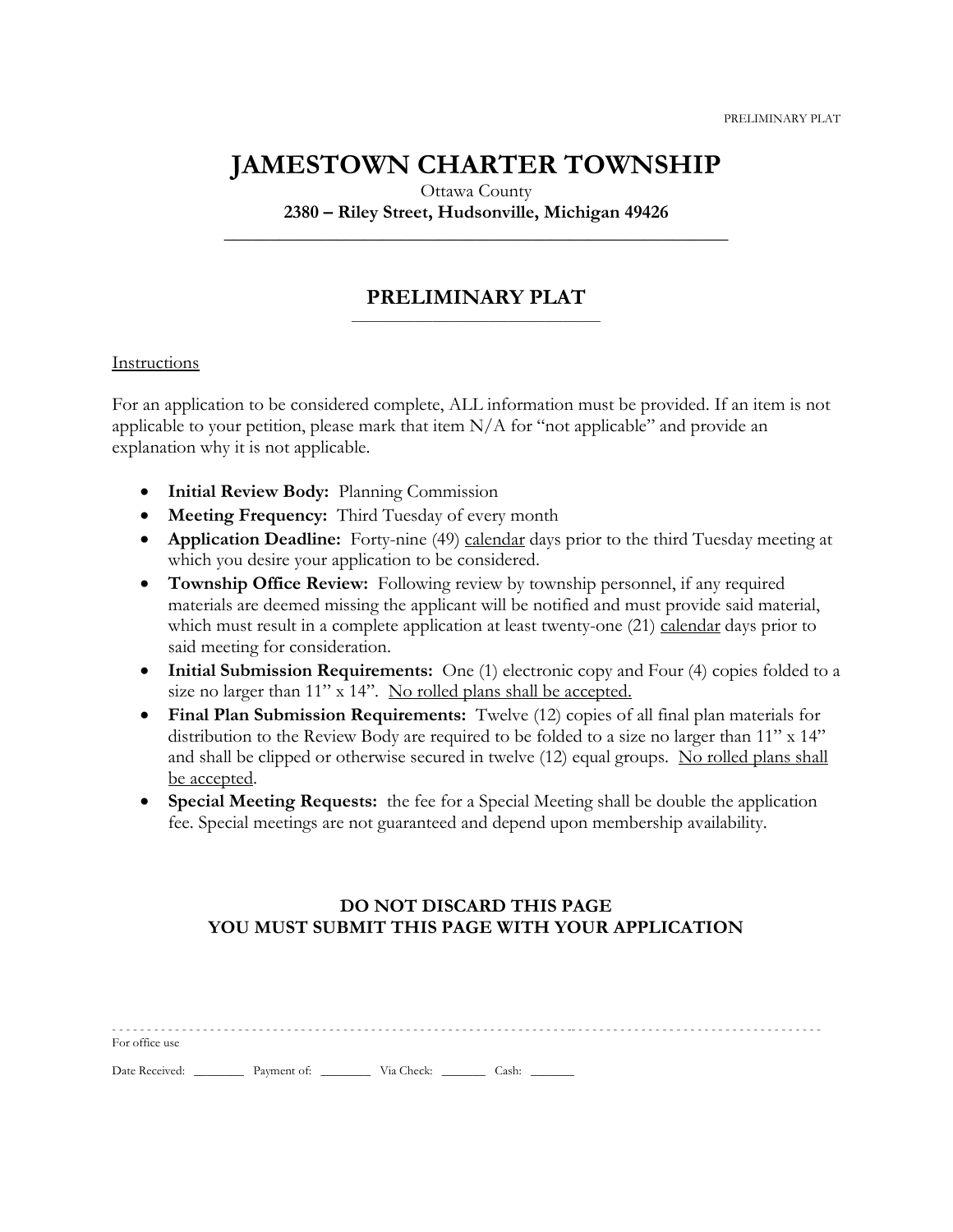PRELIMINARY PLAT

# **JAMESTOWN CHARTER TOWNSHIP**

Ottawa County **2380 – Riley Street, Hudsonville, Michigan 49426 \_\_\_\_\_\_\_\_\_\_\_\_\_\_\_\_\_\_\_\_\_\_\_\_\_\_\_\_\_\_\_\_\_\_\_\_\_\_\_\_\_\_\_\_\_\_\_\_\_\_\_\_\_\_**

## **PRELIMINARY PLAT APPLICATION**

| NON-REFUNDABLE APPLICATION FEE: \$1,200.00<br>(Subject to additional fees as determined by the Township for Engineering, Attorney, Planning Consultant, Publishing fees, etc.)                                                                           |  |
|----------------------------------------------------------------------------------------------------------------------------------------------------------------------------------------------------------------------------------------------------------|--|
|                                                                                                                                                                                                                                                          |  |
|                                                                                                                                                                                                                                                          |  |
|                                                                                                                                                                                                                                                          |  |
|                                                                                                                                                                                                                                                          |  |
|                                                                                                                                                                                                                                                          |  |
|                                                                                                                                                                                                                                                          |  |
| List the name, address, phone number of every person who has a legal or an equitable interest in any<br>property included in the application. Provide proof of ownership or a legal financial interest in the<br>property, such as a purchase agreement. |  |
|                                                                                                                                                                                                                                                          |  |
|                                                                                                                                                                                                                                                          |  |
| Provide a detailed site plan of the property meeting the requirements of Section 3.2. (see following<br>pages)                                                                                                                                           |  |
|                                                                                                                                                                                                                                                          |  |

\*\*By signing this application I acknowledge that I am the legal owner, petitioner or agent and that I have the authority to apply and that I provide consent for township officials to access the property to accurately evaluate the request.

\_\_\_\_\_\_\_\_\_\_\_\_\_\_\_\_\_\_\_\_\_\_\_\_\_\_\_\_\_\_\_\_\_\_\_\_ \_\_\_\_\_\_\_\_\_\_\_\_\_\_\_\_\_\_\_\_\_\_\_\_\_\_\_\_\_\_\_\_\_\_\_\_

\*\*Signature of Applicant Date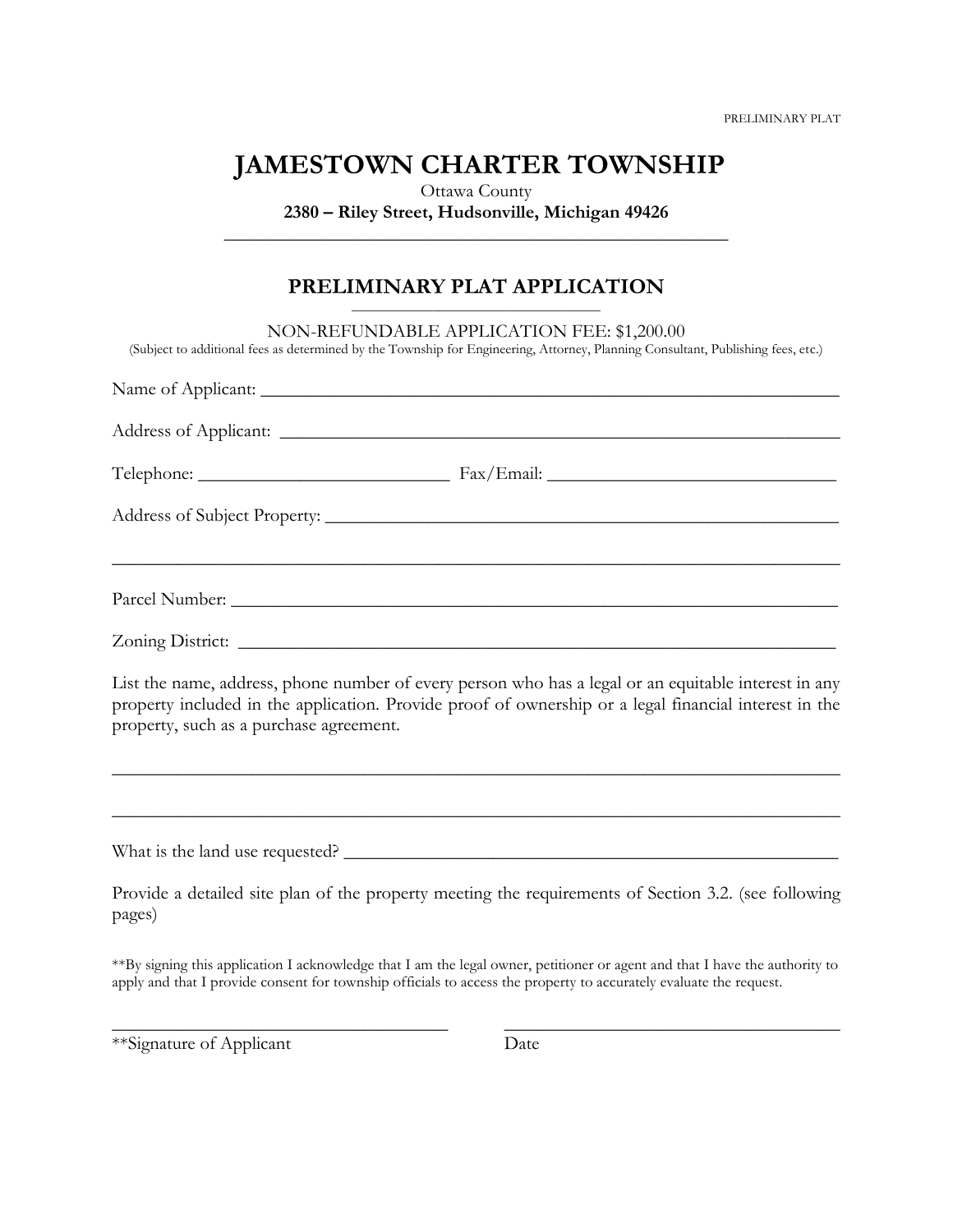### **Section 3.2 Preliminary Plat (Tentative and Final Preliminary)**

**A preliminary plat and topographic map shall be prepared by the subdivider and submitted to the Township Clerk in accordance with the following requirements and in accordance with the Subdivision Control Act, as amended.**

- 1. Requirements
	- a. The preliminary plat shall be drawn to a scale of not more than two hundred (200) feet to one (1) inch and may be an original drawing or reproduction. The preliminary plat and topographic map shall be combined on the same drawing.
	- b. The following shall be clearly shown on the plat or submitted in a separate instrument with the plat.
		- 1. The name of the proposed subdivision.
		- 2. Legal description of the area to be platted.
		- 3. Name, address and telephone number of the subdivider.
		- 4. The name, address and seal of the Registered Land Surveyor or Professional Engineer who prepared the preliminary plat.
		- 5. Location of the subdivision, giving the numbers of section, township and range, and the name of the township and county.
		- 6. The name of abutting subdivisions, if any.
		- 7. Statement of intended use of the proposed plat, such as: residential single family, two family and multiple housing; commercial; industrial; recreational; or agricultural.

In addition, the preliminary plat shall show proposed sites, if any, for multifamily dwellings, shopping centers, churches, industry and other nonpublic uses, exclusive of single family dwellings, as well as any sites proposed for parks, playgrounds, schools or other public uses.

- 8. A map of the entire area scheduled for development if the proposed plat is a portion of a larger holding intended for subsequent development.
- 9. A location map showing the relationship of the proposed plat to the surrounding area.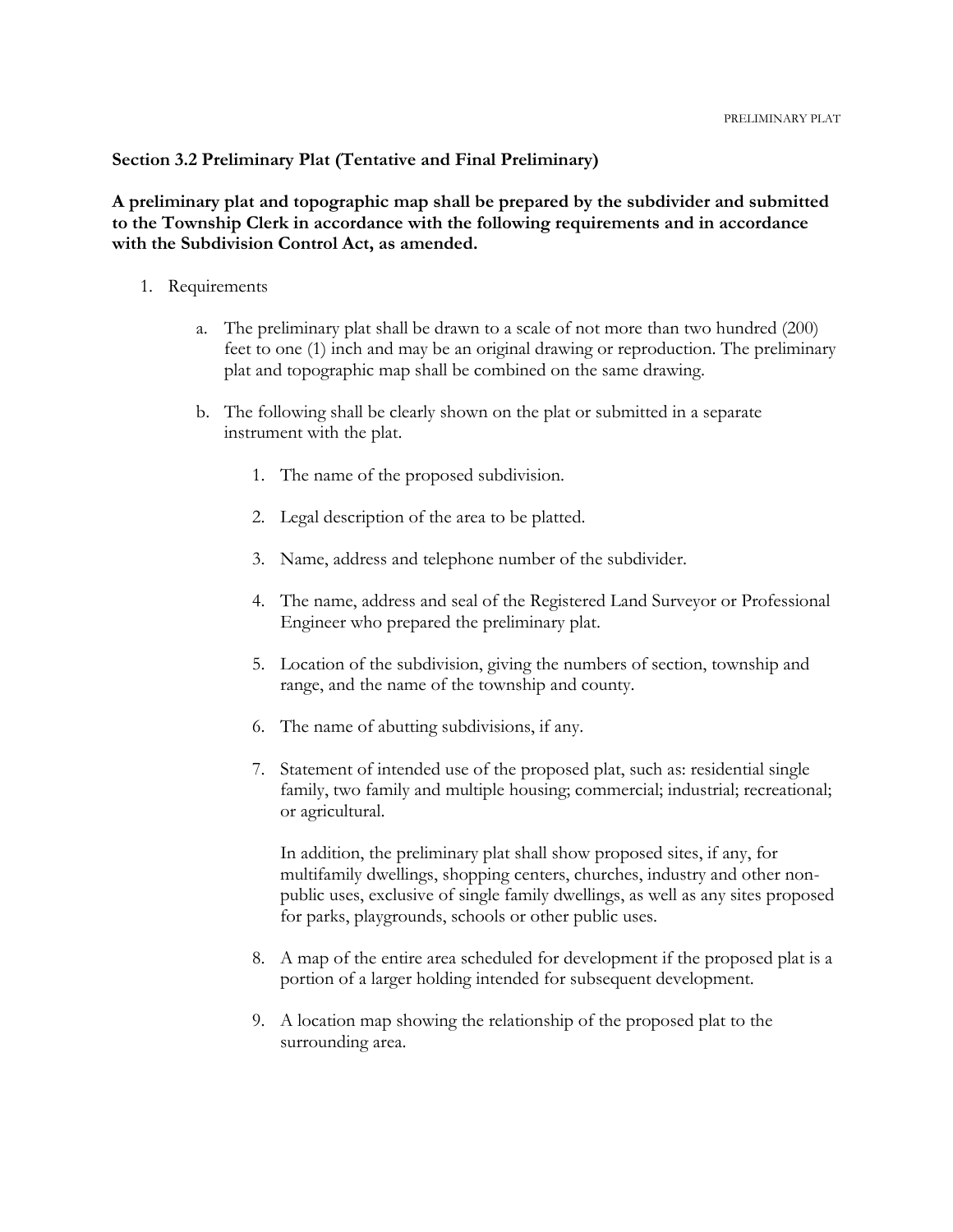- 10. The land use and existing zoning of the proposed subdivision and the adjacent tracks including identification of zoning district, lot size and yard requirements as well as proof of any variances or special exceptions which may have been granted.
- 11. Streets, street names, right-of-way and roadway widths including features such as adjoining plats, streets, streams, railroads, utilities, cemeteries, parks, county drains or any other features which may influence the street layout.
- 12. Lot lines and dimensions to the nearest foot and the total number of lots by block. The subdivider shall also submit a table listing the proposed lots by number and the respective lot area for each lot.
- 13. Contours at five (5) foot intervals shall be shown where the slope is greater than ten (10) percent and at two (2) foot intervals where the slope is ten (10) percent or less. The direction of drainage shall also be shown.
- 14. A site report as described in the rules of the State Department of Public Health, as amended, shall be provided if the proposed subdivision will not be served by public sewer and water systems.

In addition, the preliminary plat shall show the location and depth of soil borings and the location of percolation test holes if the proposed subdivision will not be served by public sewer and water systems.

- 15. A statement indicating the method or methods by which drainage, sewage disposal and water supply will be provided.
- 16. Six (6) copies of proposed protective covenants and deed restrictions, or a written statement that none are proposed.
- 17. Utility easements, showing location, width and purpose.
- 18. A statement of the lot area of the smallest lot in the subdivision.
- 19. Building setback lines showing the dimensions from all streets.
- 20. Site data including total acreage, number of residential lots, average lot size and acreage in parks and other nonresidential uses.
- 21. North point, scale and date.